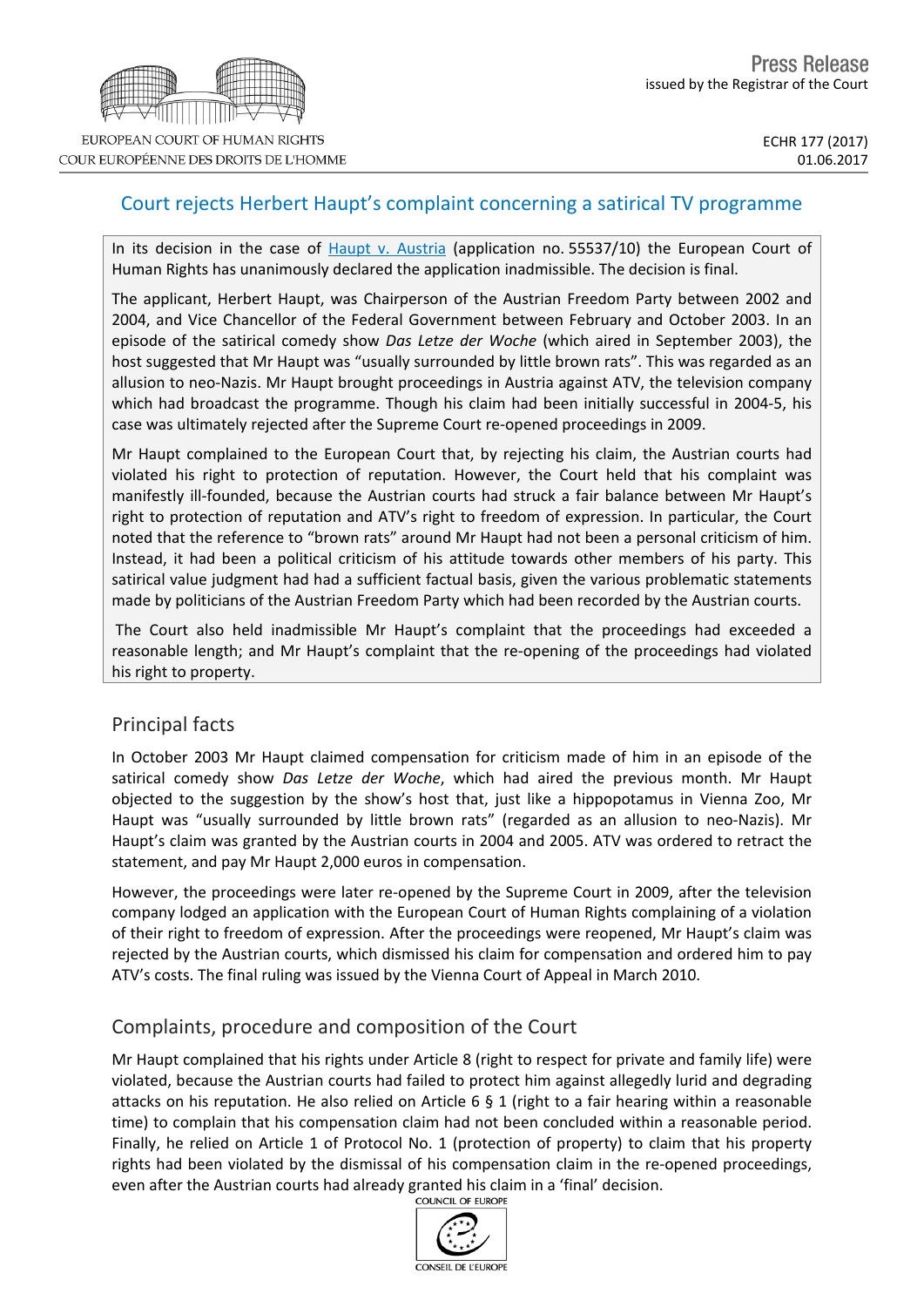The application was lodged with the European Court of Human Rights on 20 September 2010.

The decision was given by a Chamber of seven, composed as follows:

Angelika **Nußberger** (Germany), *President*, Erik **Møse** (Norway), André **Potocki** (France), Yonko **Grozev** (Bulgaria), Síofra **O'Leary** (Ireland), Gabriele **Kucsko-Stadlmayer** (Austria), Lәtif **Hüseynov** (Azerbaijan)*, Judges*,

and also Milan **Blaško**, *Deputy Section Registrar.*

### Decision of the Court

### Article 8 (right to respect for private and family life)

The Court noted that Article 8 contains a right to the protection of reputation. However, when an alleged interference with that right originates in an expression, the right to protection of reputation (afforded by Article 8) must be balanced against the right to freedom of expression (afforded by Article 10). In such cases, the Court's task is to review whether the domestic authorities have reached a determination of the case which is consistent with the principles contained in the Court's case law, concerning the need to strike an appropriate balance between these competing rights.

In this case, the rulings complained of were those made by the Austrian courts in the re-opened proceedings, in which Mr Haupt's claim against ATV had been dismissed. The European Court noted that Mr Haupt had been a well-known politician, in respect of whom the limits of acceptable criticism are drawn more widely than for a private individual. The reference to "brown rats" around Mr Haupt had been a value judgment which contained satirical criticism of Mr Haupt's attitude. As such, it had constituted a political criticism of Mr Haupt's position as a politician, rather than a personal attack. A critical value judgment may be excessive in a case where there is no factual basis to support it. However, having regard to the detailed findings by the Regional Court – in which it quoted various problematic statements made by politicians of the Austrian Freedom Party – the Court was satisfied that there had been a sufficient factual basis for the statement made on ATV.

In light of the above, the Court held that the Austrian courts had struck a fair balance between ATV's right to freedom of expression and Mr Haupt's right to the protection of reputation. Consequently, it concluded that there was no appearance of a violation and that the complaint should be ruled manifestly ill-founded and inadmissible.

#### Article 6 § 1 (right to a fair hearing within a reasonable time)

The Court noted that Mr Haupt first brought proceedings in October 2003 and that his final appeal was dismissed in October 2010. However, between January 2005 (when a final ruling was issued in the first set of proceedings) and June 2009 (when the Supreme Court re-opened the proceedings), there had been no proceedings concerning Mr Haupt's claim pending before the Austrian courts. Therefore, the overall period to be taken into account was one year and eleven months.

Given that the case was of some complexity and was dealt with at three levels of jurisdiction, over a period of less than two years, there was no appearance of a breach of the reasonable time requirement under Article 6 § 1. The Court therefore found the complaint manifestly ill-founded and ruled it inadmissible.